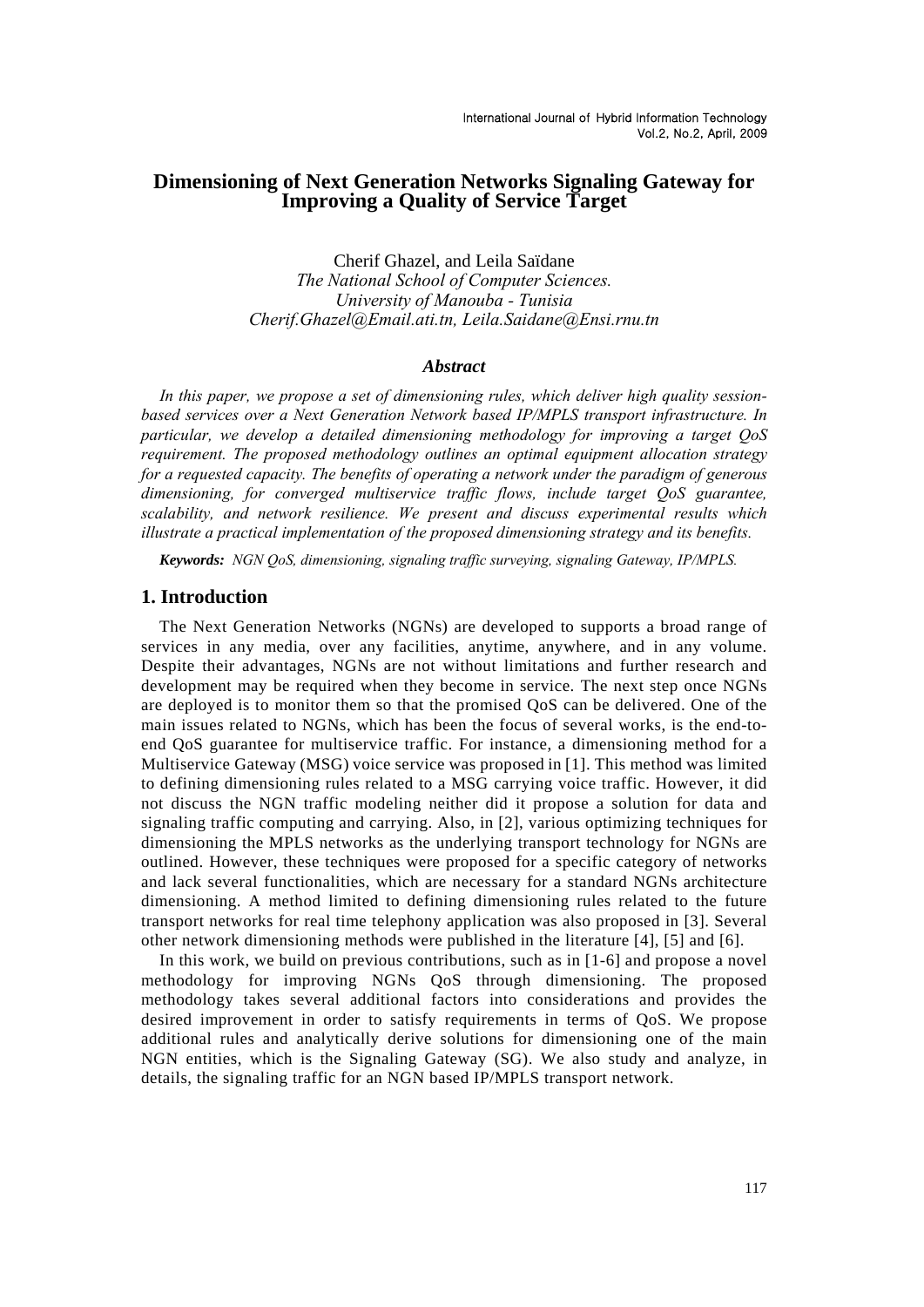For our practical purposes, we will also present and discuss experimental results which illustrate the practical implementation and advantages of the proposed dimensioning method in terms of performance gain and entity dimensioning benefits. In particular, we shall investigate the performance of the SG dimensioning strategy by experimentally assessing the SG capacity for the generated signaling traffic, which simplifies the selection of adequate range of equipments, for the required capacity.

The organization of this paper follows a standard format consisting of three sections. In the first section, we model the NGNs multiservice traffic, where we mainly survey the voice and data and signaling traffic, and treat the NGN traffic distribution and behavior. The second section is focused on Signaling Gateway entity dimensioning and the proposed QoS improvement. The third section presents experimental results' discussions and performance analysis illustrating the efficiency of our method. Summary and concluding remarks are presented in the last section.

## **2. NGN traffic modeling and analysis**

In a telecommunication network, users transmit and receive various forms of data including speech, images and text. The analysis of these various natures and forms of demands of data transmission is conducted at two different time-scales: *packet* and *flow* [2]. The packet traffic between any pair of nodes may be modeled in terms of flows or aggregates [2]. For the flow traffic, it is typically modeled as a Poisson process [5], [5] and [8]. Practically, the user *session* traffic consists of successions of high-volume flow interrupted by periods of inactivity. The use of average traffic, which may be interpreted as the *demand*, allows us to better estimate the required dimensioning model. A vector may be used to denote the entering demand:

$$
D = (d_1 \cdots d_Q)^T \tag{1}
$$

Where the superscript *T* stands for the vector transpose operation, and each entry  $d_a$ represents the traffic value required for each source-destination pair  $q = (m, n)$ , for  $q=1$ , *2…Q*, and *(m, n)* is the node pairs, with  $m \neq n$  and  $Q = N(N - 1)$ .

### **2.1. Network graph layout and traffic cases.**

The NGN architecture and various types of NGN traffic flows cases are illustrated in Fig.1.



Figure 1. NGN architecture and traffic cases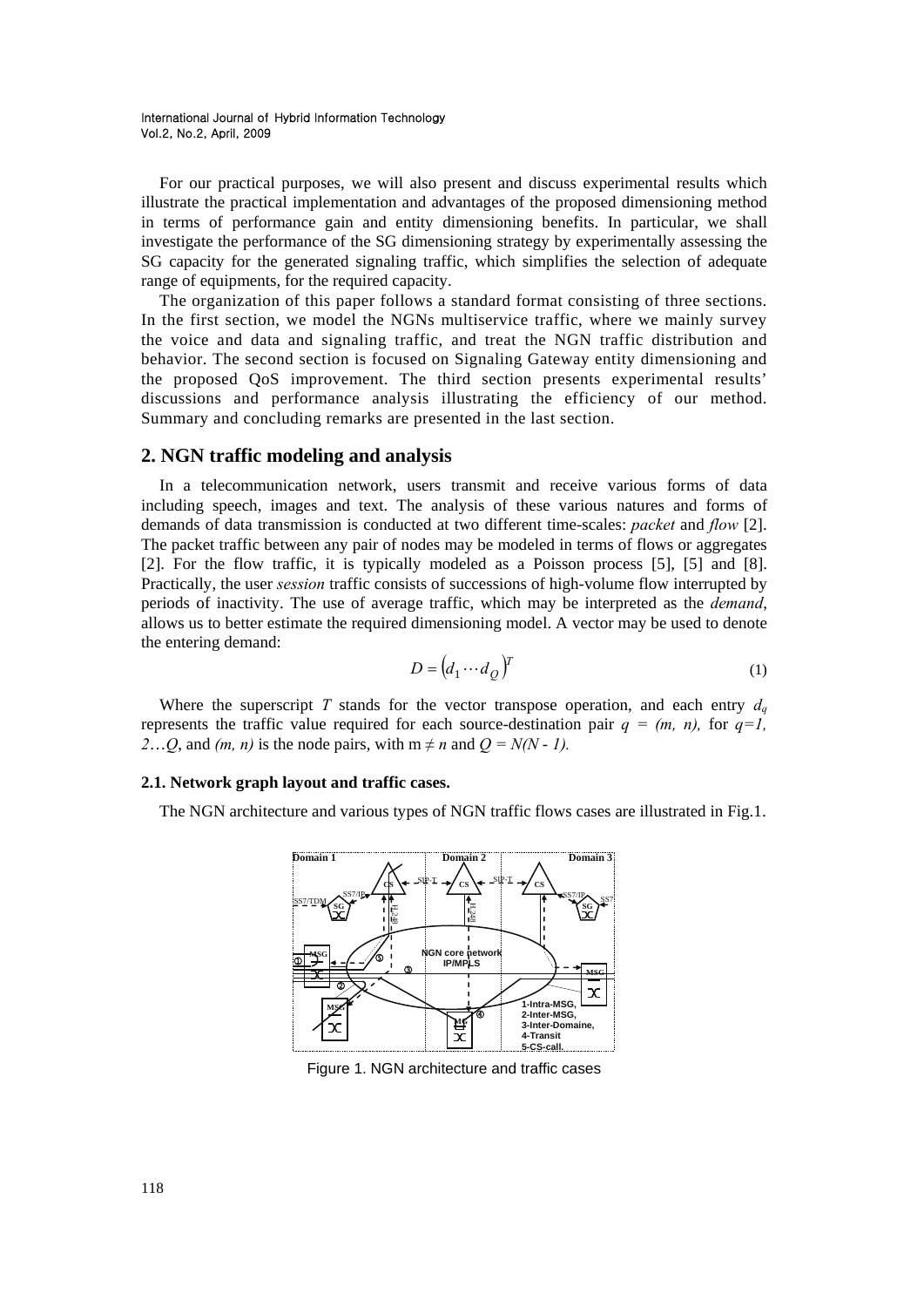Typically, the NGN physical network is modeled as a directed graph  $G = \{V, E\}$  where *V* is the set of nodes indexed,  $i = 1, 2...$  *n* and *E* is the set of directed links indexed,  $j = 1, 2...$  *m*. Suppose that, link *l* corresponds to a transmission line with capacity  $c_l$ , and *C* denotes the mdimensional capacity vector:

$$
C = (c_1 \cdots c_m)^T
$$
 (2)

Generally, an NGN network considers multiple paths connecting a pair of nodes. Let the node pair *(m, n)*, with  $m \neq n$ , be indexed by *1, 2... O*. The total number of node pairs may be written as follows:

$$
Q = N(N-1) = \sum_{i=1}^{n-1} \sum_{j=i+1}^{n} q_{ij}
$$
 (3)

Where *N* represents the set of the graph nodes.

Moreover, let the total traffic-path matrix denoted by *A* represents the different acyclic traffic-paths  $P_{ij}$  indexed by  $a_{ij}^1, a_{ij}^2, ..., a_{ij}^p$  and implemented for connecting a source entity *i*, to a destination entity *j*, for  $i=1, 2...$  *m* and  $j = 1, 2...$  *n*, with  $i \neq j$  and  $m \neq n$ . The source and destination entities could be one of the following types: MG, CS, SG or core node. This total traffic-path matrix *A* corresponding to the different acyclic paths linking a node *i* to a node *j* over the NGN network graph, can be represented as follows:

$$
A = \begin{pmatrix} a_{11}^1 & \cdots & a_{1n}^1 \cdots & a_{nn}^1 \\ \vdots & \cdots & \vdots & \vdots \\ a_{11}^{R_{11}} & \cdots & a_{1n}^{R_{1n}} \cdots & a_{nn}^{R_{nn}} \end{pmatrix} \cdots \begin{pmatrix} a_{mn}^1 & \cdots & a_{mn}^1 \\ \vdots & \cdots & \vdots \\ a_{mn}^{R_{nn}} & \cdots & a_{mn}^{R_{nn}} \end{pmatrix} = (A_1 | A_2 | \cdots | A_m)
$$
 (4)

Where,  $a_{ij}^{P_{ij}}$  is the traffic-path value identified for each path linking a source entity *i* to a destination entity *j*. The matrix *A* represents the total path-traffic matrix corresponding to the total number of node pairs. Note that the diagonal elements of *A* are non-zero since we consider the intra-site traffic [5].

Note that the superscript is not an exponent, but it is an index of the acyclic paths linking the node pairs *(i, j)*.

# **3. Signaling gateway dimensioning**

Physically, the Signaling Gateways (SGs) are implemented in a distributed way and represent the concentration points of the signaling traffic. They convert the traffic signaling exchanged between the NGN networks and the external connected networks. Notably, they ensure the signaling adaptation between the TDM networks and the packet-based IP/MPLS transport network. The dimensioning of the SG is realized by determining the volume and capacity of the signaling traffic conversion and adaptation as well as the number and type of interfaces in the SG access and core sides.

In the following subsection, we determine the capacity of the SG in signaling traffic conversion and adaptation in order to assess its performance.

## **3.1. Signaling traffic at the access level**

For the signaling traffic, each type*-k* access indexed *1, 2...k*, may use one of its corresponding  $q_k$  signaling *(ISUP, TUP, etc.)* indexed *1, 2...m<sub>k</sub>*. For each call, the number and length of used signaling exchange messages (in bytes/s) depend on the direction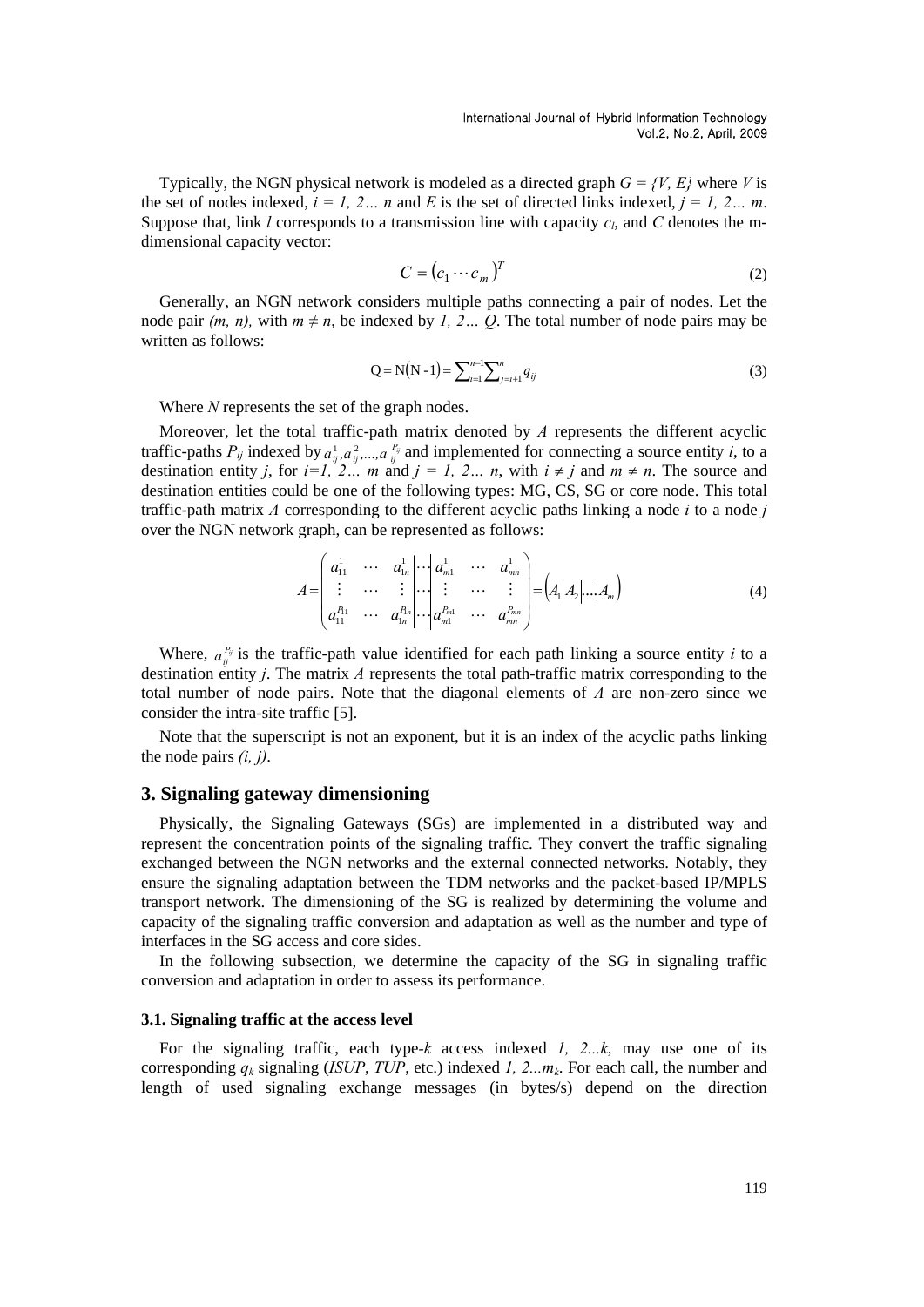(uplink/downlink) and the call status (succeeded/failed), as shown in [1, 9]. In fact, the signaling traffic and its corresponding *E1* may be calculated as follows:

a) First, the number of calls per second, which use different types of *q*-signaling is:

$$
Y_{sig} = \sum_{k=1}^{n} \sum_{q=1}^{m_k} Y_{k,q}
$$
 (5)

Where *q* represents the used signaling (e.g. *ISUP*, *TUP*, *INAP*, etc) per voice access service or Intelligent Network (*IN*) service and *k* signifies the different access service types.

b) Then, the required bandwidth for the signaling message traffic handled by a *SG* is determined as:

$$
A_{sig} = \sum_{i=0}^{1} \sum_{k=1}^{n} \sum_{q=1}^{m_k} Y_{k,q}^i L i_{q,i} N i_{q,i} + \sum_{i=0}^{1} \sum_{k=1}^{n} \sum_{q=1}^{m_k} Y_{k,q}^i L o_{q,i} N o_{q,i}
$$
(6)

c) Thus, the corresponding *E1* may be derived from the above signaling message traffic *BW* as follows:

$$
N_{E1, sig, acc} = (A_{sig, \phi/s} \times 8.10^{-6}) / 2.048 \tag{7}
$$

Where, the factor  $8.10^{-6}$  is used to convert results to Mbps, and *E1* interface is part of a higher order Line Interface Board. It composes of 30 voice channels, 01 signaling, and 01 synchronization channels. Besides, the quantities  $Li_q$  and  $Lo_q$  represent the length of the *q* signaling messages (in bytes/s) sent in the uplink and downlink directions, respectively. Similarly,  $Ni<sub>a</sub>$  and  $No<sub>a</sub>$  represent the number of such messages. The indices *q* and *i* represent the used control signaling and the call status (succeeded /failed), respectively. Note that the superscript *i* is not an exponent, but it is an index of the call status.

After determining the total signaling message traffic BW and the required interfaces in the SG access side, next we address the same issue at the SG core level.

### **3.2. Signaling traffic at the core level**

After conversion, the signaling traffic is carried on packet switching-based SCTP/IP/MPLS Tunnels or LSPs established through the core network towards the Call Server (CS). The choice of SCTP for carrying the control signaling messages is justified by its potentialities and advantages over UDP or TCP, in establishing secure and reliable connections. The SCTP packet is composed of a common header, with size of 12 bytes and one or multiple bundled chunks. Each chunk is formatted with a block header, with size of 16 bytes and a variable data chunk payload "*D*". Furthermore, the IP packaging and MPLS labeling require an additional 20 and 4 bytes of overhead, respectively. The total length of these headers is then 52 bytes, which is transmitted each time a signaling packet is sent. As illustrated in Figure 2, in the simple case, we assume that an SCTP packet consists of a header followed by only one data chunk with fixed "*D*" payload length in bytes. As discussed in [10], the total chunklength should be a multiple of 4 bytes. If this is not the case, the sender needs to pad the chunk with "*P*" bytes, where  $P = 1$ , 2, or 3.



Figure 2. Signaling traffic encapsulation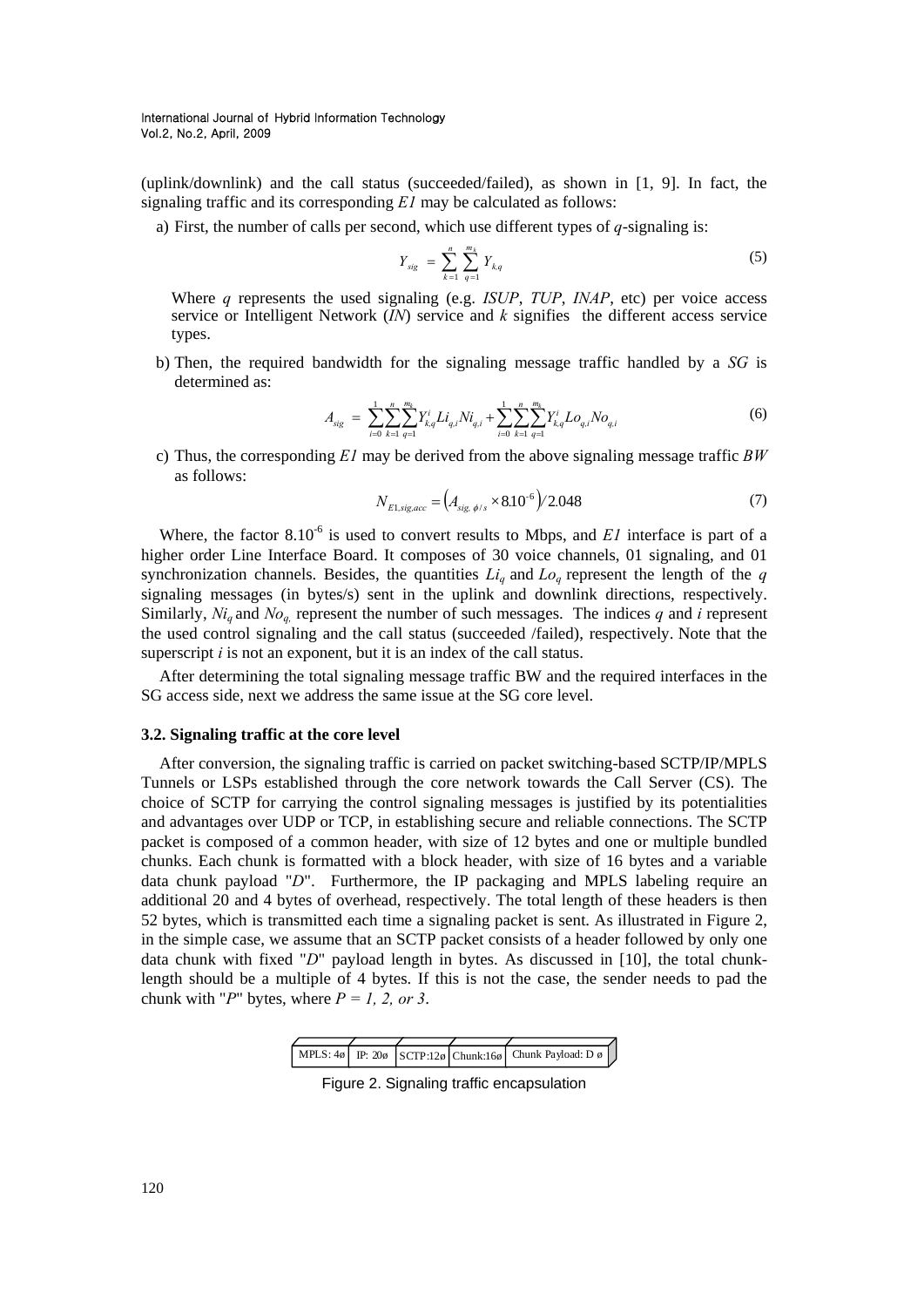In view of this discussion, the required BW corresponding to the *E1* circuit emulation of the access side at the IP/MPLS core side can be computed using the following principle:

a) First, a voice signaling channel with 64 Kbps requires a bandwidth (BW) equal to:

$$
64 \times (52+D+P)/D, \text{ in Kbps} \tag{8}
$$

Where *D* is the data chunk payload and *P* is the number of added padding bytes.

b) Thus, the BW (in Mbps) reserved for the control signaling message traffic (e.g. SS7/SCTP/IP/MPLS messages) exchanged between the Call Server (CS) and the Signaling Gateway (SG) is given by:

$$
BW_{sig\_core} = \left(\sum_{i=0}^{1} \sum_{k=1}^{n} \sum_{q=1}^{m_k} Y_{k,q}^i Li_{q,i} Ni_{q,i} + \sum_{i=0}^{1} \sum_{k=1}^{n} \sum_{q=1}^{m_k} Y_{k,q}^i Lo_{q,i} No_{q,i}\right) \times (52+D+P)/D \times 8.10^{-6}
$$
\n(9)

c) Indeed, the total *BW* requirement (in Mbps), at the IP/MPLS core level, needed for carrying the total signaling messages traffic is given by:

$$
BW_{sig\_core} = A_{sig, \emptyset/s} \times 8.10^{-6} \times (52+D+P)/D \text{ Mbps}
$$
  
=  $N_{E1, sig, acc} \times 2.048 \times (52+D+P)/D \text{ Mbps}$  (10)

d) Accrdingly, the corresponding *E1* can be derived from the above *BW* as follows:

$$
N_{E1, sig, core} = \frac{BW_{sig\_core}}{2.048} \tag{11}
$$

Note that *P* may be used only if the total chunk-length is not a multiple of 4 bytes. Also, the superscript *i* is not an exponent, but it is an index of the call status.

## **3.3. Experimental results and discussion**

In this section, we present and discuss experimental results which illustrate the practical implementation and advantages of the proposed dimensioning method in terms of performance gain and entity dimensioning benefits. To generate the experimental results, we developed an NGN entities' dimensioning software tool, which was used for dimensioning the different NGN components based on the different access network traffic and corresponding signaling. For our dimensioning purposes, we implemented an NGN architecture based on a transport network composed of several IP/MPLS edge and core nodes and four Media Gateways (MGs), and a control level consisting of two Signaling Gateways (SGs) and one Call Server (CS).

It should be noted that the selected values of all input parameters used in this simulation are not absolute fixed values. They are only suitable and practical values used for our case study and practical purpose. Also, for simplicity, it is assumed that the message number and length in the uplink and downlink directions for various signaling traffic flows are the same. As well, the selected services may vary from one entity to another.

**3.3.1. Signaling gateway dimensioning implementation:** As listed in Table 1, for the SG dimensioning, we specified the number of IN service calls per second, the number and length of service messages for the cases of success and failure service calls. Also, Table 2 lists the selected number and length of each call signaling message for the cases of success and failure calls, and Table 3 illustrated the chosen number and length of the control signaling messages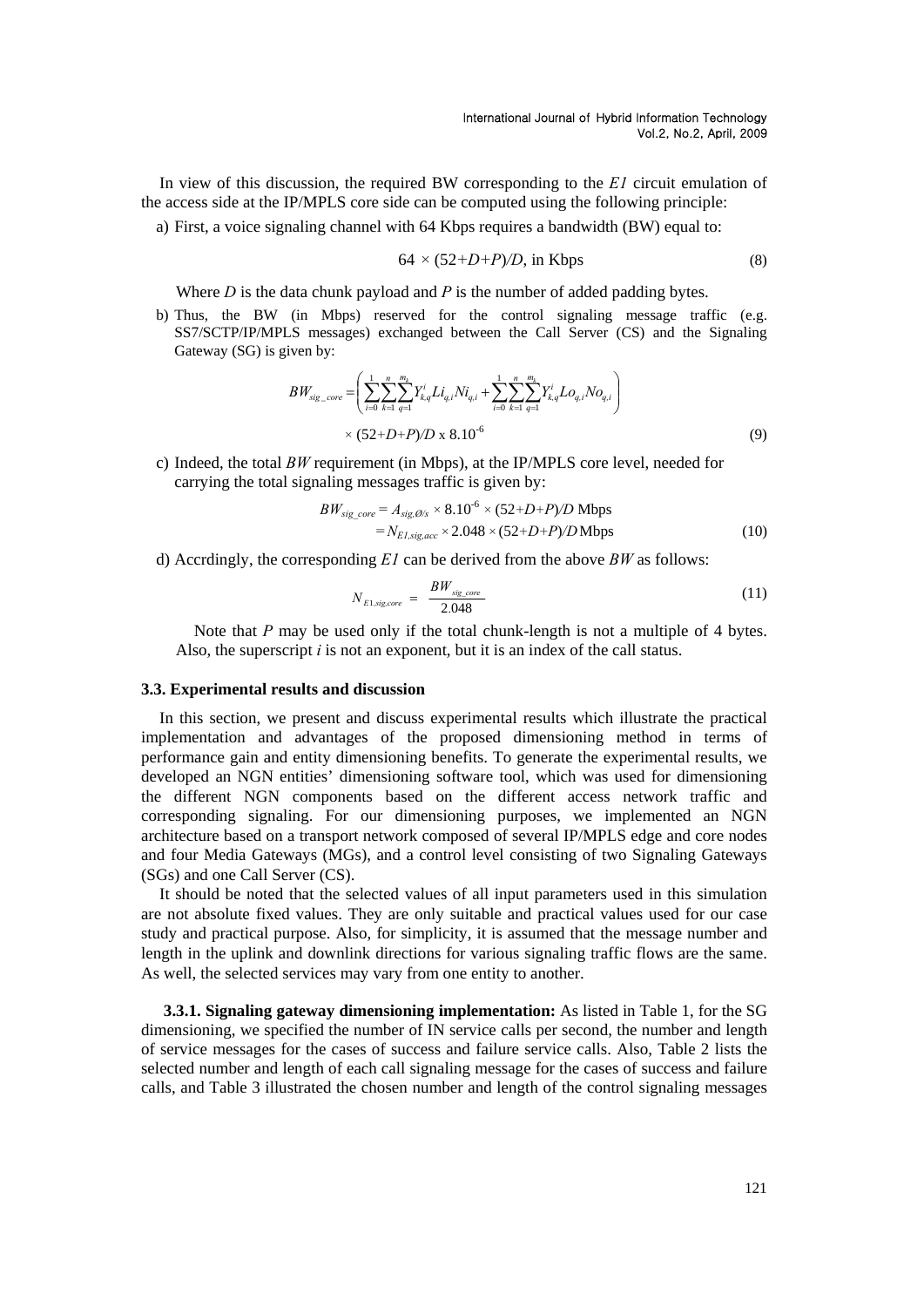for the cases of success and failure calls. For all practical purposes, the proportions of failed and successful calls are set to be 0.2 and 0.8, respectively.

| IN                      | Call   |                   | MSU length   Nb. MSU per   Nb. MSU per |              |
|-------------------------|--------|-------------------|----------------------------------------|--------------|
| access type             | number | in octet $(\phi)$ | success call                           | failure call |
| Prepaid                 | 20     | 500               |                                        |              |
| Free phone<br>service   | 30     | 430               | ∍                                      |              |
| Premium<br>rate service |        | 400               |                                        |              |

Table 1. Intelligent network calls features

### Table 2. Service calls features

| Voice           | Call    | MSU length  | Nb. of MSU Nb. of MSU             |  |
|-----------------|---------|-------------|-----------------------------------|--|
| access type     | number  | $\sin \phi$ | per success call per failure call |  |
| <b>RTPC</b>     | 5 0 0 0 | 15          |                                   |  |
| <b>ISDN-BA</b>  | 3 0 0 0 | 30          |                                   |  |
| <b>ISDN-PRA</b> | 2 0 0 0 | 30          |                                   |  |
| DIAL-UP         | 800     | 50          |                                   |  |

Table 3. Control signaling features

| Control Signaling        | MSU              | Number of    | Number of        |
|--------------------------|------------------|--------------|------------------|
| with the CS              | length in $\phi$ | MSU per      | MSU              |
|                          |                  | success call | per failure call |
| <b>ISS7/SCTP/IP/MPLS</b> | $52 + 45$        |              |                  |

Once the parameters concerning the IN calls' signaling and control signaling have been appropriately specified, we have completed the dimensioning stage. The output of the SG dimensioning, consisting of the call signaling processing (traffic conversion and adaptation) and corresponding interfaces, is illustrated in Table 4.





Figure 3. SG performance evaluation as a function of the IN and call signaling variation

**3.3.2. Performance evaluation:** At this stage, we varied the value of inbound traffic volume generated by various access networks connected to the Media Gateways in order to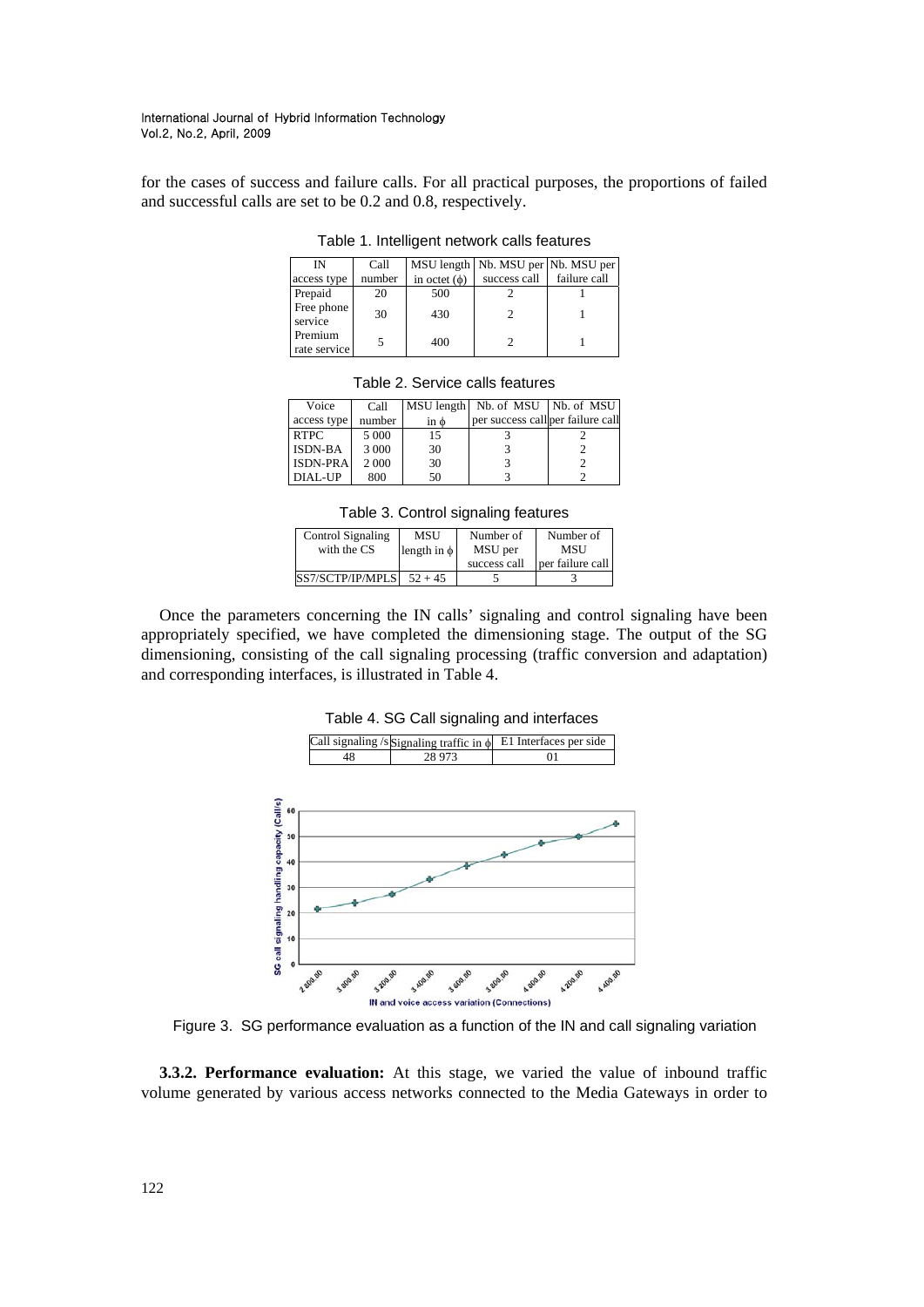assess the variation of the SG capacity as a function of generated signaling traffic. Fig. 3 illustrates the variation of the SG capacity in call signaling traffic conversion and adaptation according to the generated traffic variation. This figure clearly shows that the SG processing capacity and performance variation strongly depend on the overall active voice and IN connections in the access network level. In practice, assessing the dependence of the capacity of the SG on the signaling traffic volume generated by different voice and IN access types can provide us with a strategy for selecting the adequate range of equipment and meeting the required capacity. Other benefits may include avoiding under and over dimensioning, minimizing incoming traffic blockage and congestion, and enhancing the required QoS.

# **4. Conclusion**

In this work, we investigated the fundamental multi-service traffic relationships between the performance, capacity and QoS requirements for high-speed NGN networks. Dimensioning a SG entity involves exploiting available related traffic flows in order to estimate the necessary capacity. This capacity may be in terms of physical devices performance.

We presented and discussed experimental results which illustrate the practical implementation and advantages of the proposed dimensioning method in terms of performance gain and entity dimensioning benefits. In particular, we investigated the performance of the SG dimensioning method by experimentally assessing the SG capacity for the generated signaling traffic. In practice, the selection of adequate range of equipment, which meets the required capacity, is determined based on the dependence of the capacity on generated signaling traffic.

# **References**

[1] "Multiservice Gateway MSG Dimensioning", Ericsson AB, 2002.

[2] S. Beker, and D. Kofman, "Techniques d'Optimisation pour le Dimensionnement et la Reconfiguration des Réseaux MPLS", Télécom Paris-ENST, 2004, pp. 25-73.

[3] G. Van Hoey, S. Van Den Bosch, H. De Neve, and G. Petit, "Le dimensionnement de futurs réseaux de transport pour les applications téléphoniques en temps réel", Alcatel, 2001.

[4] W. Ogryczak, A. Wierzbicki, and M. Milewski, "Fair and efficient network dimensioning with the reference point methodology", Journal of Telecommunications and Information Technology, April 2006.

[5] Z. Zhao, Q. Liu, and H. Guan, "A Method and Simulation Study: Network Dimensioning of the Broadband Residential Ethernet-based Access Network", Nokia white paper, 2004.

[6] T. Borland, P. Olivier, and J. Roberts "Dimensioning high speed IP access networks", France Telecom R&D, 2004.

[7] M. Nabe, M. Murata, and H. Miyahara, "Analysis and Modelling of Worldwide Web Traffic for Capacity Dimensioning of Internet Access Lines Performance Evaluation", 1998, pp. 246-271.

[8] B. Krithikaivasan, K. Deka, and D. Medhi, "Adaptive Bandwidth Provisioning Envelope Based on Discrete Temporal Network Measurements", Proceedings of IEEE INFOCOM 2004, Hong Kong, March 2004.

[9] "Signaling System No. 7 - Survey", Ericsson, 2001.

[10] R. Stewart, Q. Xie, K. Morneault C. Sharp, H. Schwarzbauer, T. Taylor, I. Rytina, M. Kalla, L. Zhang, and V. Paxson, "Stream Control Transmission Protocol", IETF RFC 2960, October 2000.